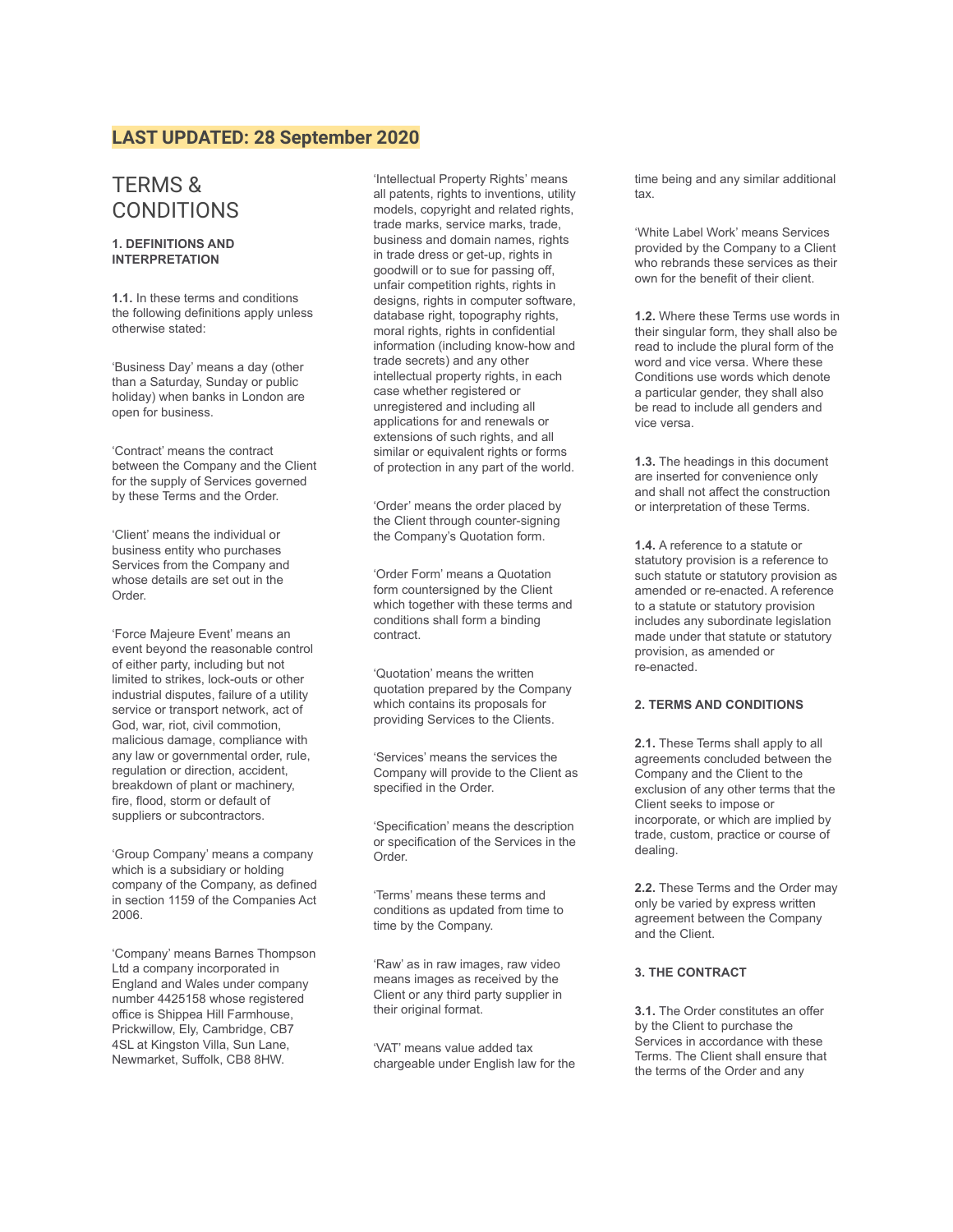relevant Specification are complete and accurate.

**3.2.** The Order shall only be deemed to be accepted when the Company issues a written acceptance of the Order, or when the Company has started to provide the Services having received the Order, whichever happens first, at which point the Contract shall come into existence.

**3.3.** The Contract constitutes the entire agreement between the Company to provide the Services to the Client and for the Client to purchase those Services, in accordance with these Terms.

**3.4.** The Client acknowledges that it has not relied on any statement, promise or representation made or given by or on behalf of the Company which is not set out in the Contract. Any samples, drawings, descriptive matter, or advertising issued by the Company and any descriptions or illustrations contained in the Company's catalogues or brochures are issued or published for the sole purpose of giving an approximate idea of the Services described in them. They shall not form part of the Contract or any other contract between the Company and the Client for the supply of Services.

**3.5.** A Quotation for the supply of Services given by the Company shall not constitute an offer. A Quotation shall only be valid for a period of 14 Business Days from its date of issue.

**3.6.** For any White Label Work the Client understands and agrees that the Company have no contractual relationship and therefore no liability in respect of the ultimate client with whom the Client agrees to perform the White Label Work for.

## **4. COMPANY OBLIGATIONS AND WARRANTIES**

**4.1.** The Company warrants that it will provide the Services as stipulated in the Order using reasonable care and skill to conform in all material respects with the Specification.

**4.2.** The Company shall use all reasonable endeavours to meet any performance dates specified in the Order but any such dates shall be estimates only and time shall not be of the essence for the provision of the Services. The Company shall not be liable for any delay in the delivery of the Services caused by a Force Majeure event or the Client's failure to provide the Company with adequate delivery instructions or any other instructions relevant to the supply of the Services.

**4.3.** The Company shall have the right to make any changes to the Services which are necessary to comply with any applicable law.

**4.4.** The Company shall be entitled to use a Group Company or other subcontractors for the provision of the Services provided always that the Company shall remain liable to the Client for the performance of the Services as if it had carried them out itself.

### **5. CLIENT'S OBLIGATIONS AND INDEMNITIES**

**5.1.** The Client shall provide assistance and technical information to the Company, as reasonably required by the Company in sufficient time to facilitate the execution of an Order in accordance with any estimated delivery dates or milestones. The Client shall have sole responsibility for ensuring the accuracy of all information provided to the Company and warrants and undertakes to the Company that the Client's employees assisting in the execution of an Order have the necessary skills and authority.

**5.2.** The Client shall be obliged as quickly as possible and within the agreed deadline to comment on and or approve materials provided under the Services, including (without limitation) advertising copy, search terms and graphic material submitted by the Company. In addition, the Client shall be obliged as quickly as possible and within the agreed deadline to implement changes on websites, in IT systems or where it may otherwise be required by the Company.

**5.3.** The Client shall be obliged to inform the Company immediately of changes of domain names, websites, technical setup and any other material information regarding the technical infrastructure which may affect the Services delivered by the Company.

**5.4.** In the event that the Client fails to undertake those acts or provide those materials required under this clause 5 within any agreed deadline (and at least within 15 Business Days of the date requested by the Company) the Company shall be entitled to invoice for the Services that it has supplied and the remaining Services specified in the Order whether or not the Company has been able to deliver them.

**5.5.** The Client shall indemnify and keep the Company indemnified fully against all liabilities, costs and expenses whatsoever and howsoever incurred by the Company in respect of any third parties as a result of the provision of the Services in accordance with the Order, Specification, or the content of the Client's advertising or web pages which result in claims or proceedings against the Company for infringement of any Intellectual Property Rights or other proprietary rights of third parties, or for breach of confidentiality or contract or for defamation.

**5.6.** The Client undertakes to comply with all applicable rules, regulations, codes of practice and laws relating to its use of the Services, including without limitation its obligations under the Data Protection Act 1998, the Regulation of Investigatory Powers Act 2000, the Competition Act 1998 and the E-Commerce Directive and equivalent legislation and hereby agrees to indemnify and to keep the Company indemnified in respect of any and all costs, claims or proceedings whatsoever brought against the Company by any third party in connection with any breach of the same by the Client.

**5.7.** As standard across the Services and unless otherwise notified, the Client shall be exclusively responsible for implementing the optimisation changes recommended by the Company. As notified by the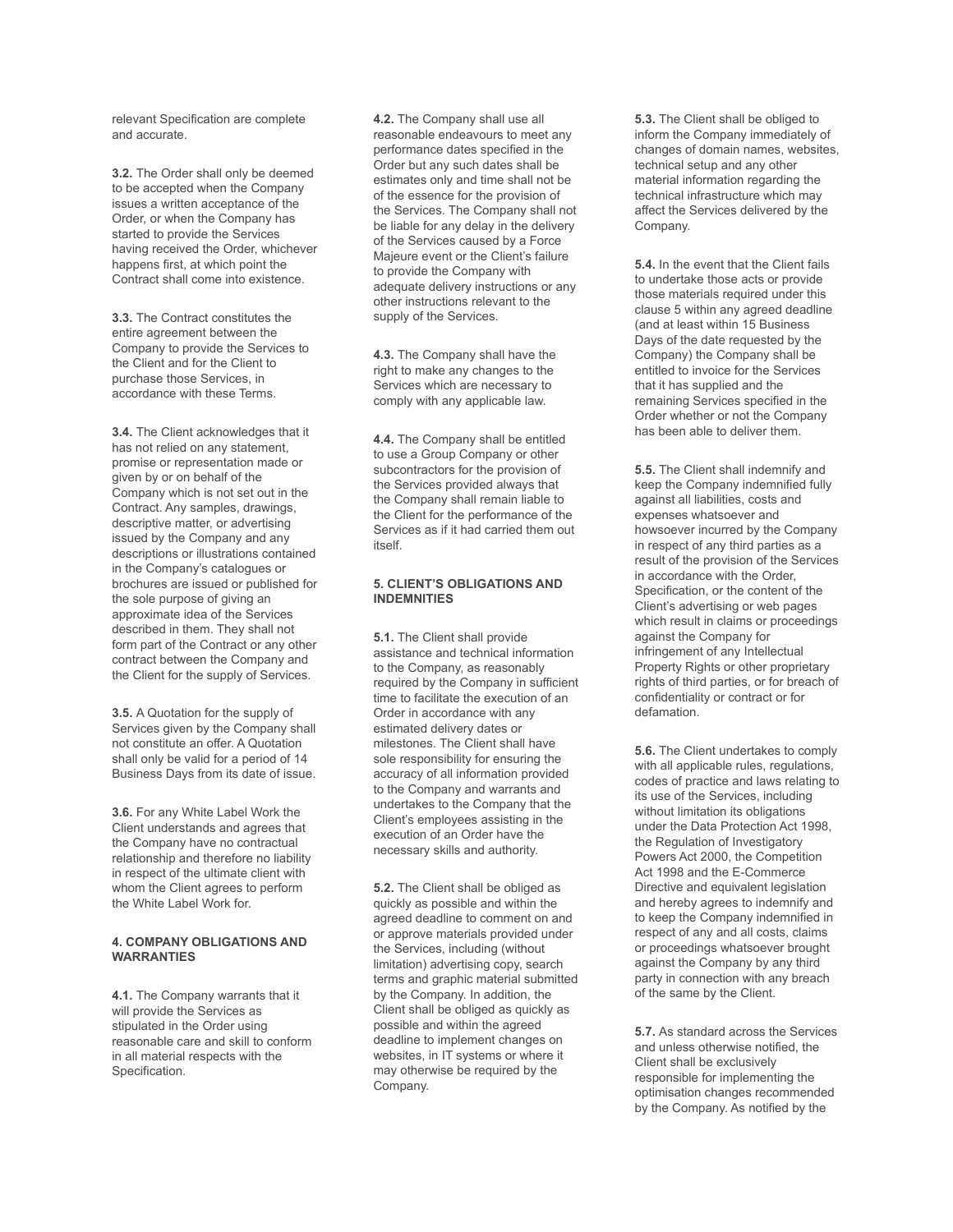Company, in certain cases for amendments to existing optimisations, the Client shall allow the Company's use of the site's FTP or content management system's username and password in order to gain access to add in keywords.

**5.8.** The Company require that prior notice be given for any alterations relating to the Client's website(s) that may affect the services supplied by the Company. If alterations are made by the Client or a third party to the Client's site(s) search engine placements may be affected and the Company cannot be held responsible.

**5.9.** The Company advises that regular, fresh content added to the site will help to improve the stability of rankings within search engines and the Client understands that regular, unique content plays an important part in the success of a website and failure to add unique content will lessen the impact of SEO services.

**5.10.** In respect of all White Label Work the Client shall indemnify the Company against all liabilities, costs, expenses, damages and losses (including any direct, indirect or consequential losses, loss of profit, loss of reputation and all interest, penalties and legal and other professional costs and expenses) suffered or incurred by the Company arising out of or in connection with the contract between the Client and their client for the White Label Work.

## **6. PRICES**

**6.1.** Unless otherwise expressly stated, all prices shall be in Pounds Sterling and shall be exclusive of VAT and other duties. In the event that duties are introduced or changed after the conclusion of an Order, the Company shall be entitled to adjust the agreed prices accordingly.

**6.2.** The Client acknowledges that certain Services may involve the licensing of third party Intellectual Property Rights and that the Client may be required to enter into a licence directly with such third party. Unless otherwise expressly stated,

all prices shall be exclusive of costs for the acquisition of Intellectual Property Rights for materials to be included in marketing materials, including if relevant (but without limitation) pictures and licences from third party owners and licensors.

**6.3.** The price stated in the Order shall be a an estimate based on a qualified estimate of the number of hours required to provide the Services. This is an estimate only and Services shall be invoiced in accordance with the actual number of hours spent in accordance with the price set out in the Order or Quotation and in the event that the price is not so stipulated, the Client shall be charged at the hourly rate specified in the Company's then current price list. the Company shall be obliged to update the estimate and budgets on an ongoing basis following, among other things, changes made to an Order.

**6.4.** Whilst every effort is made to ensure that costing estimates are accurate, the Company reserves the right to amend any estimate, should an error or omission have been made.

## **7. PAYMENT**

**7.1.** The Company shall invoice the Client monthly, either in advance or following Services delivered. Before the Company carry out any work. Clients are usually asked to provide a non-refundable fees deposit. This deposit is like a rent deposit. It is kept securely and will be offset against the Client's last invoice(s) when the work detailed in an Order has been completed. Also, if the Client does not pay a monthly invoice when it is due the Company shall use the deposit to pay the invoice and will not do any further work until the deposit is replaced.

**7.2.** The Client shall pay each invoice submitted by the Company within 14 Business Days of the date of the invoice and in cleared funds in accordance with clause 7.3 below. The invoice number shall be stated on all payments and payment by BACS, CHAPS, Cheque and Bank Transfer are accepted.

**7.3.** The Client shall pay all amounts due under the Contract in full without any deduction or withholding except as required by law and the Client shall not be entitled to assert any credit, set-off or counterclaim against the Company in order to justify withholding payment of any such amount in whole or in part. the Company may, without limiting its other rights or remedies, set off any amount owing to it by the Client against any amount payable by the Company to the Client.

**7.4.** In the event of overdue payment, interest shall accrue on the invoice amount at the statutory rate prescribed by the Late Payment of Commercial Debts (Interest) Act 1998 or at the rate of 2 per cent over the base rate of Barclays Bank Plc (whichever should be the higher). At the Company's discretion, a fee of £10 (to cover administrative expenses and not as a penalty) shall be charged per reminder for overdue payment submitted to the Client. the Company shall be entitled to submit such reminders on a weekly basis once the fees have become overdue. the Company expressly reserves all rights at all times to bring any legal action it considers appropriate to recover any unpaid sums.

**7.5.** Late payment shall be considered as constituting a material breach of the Contract entitling the Company (at its discretion) to cancel the Contract or to affirm the Contract and assert the usual remedies for breach.

**7.6.** In the event that the Services cannot be delivered either in full or in part due to the Client's failure to assist or delay in assisting in the execution of the Order, the Company shall be entitled to charge to the Client an estimated amount, corresponding to the amount that would have been due had the Services been rendered in accordance with the Order. the Company shall be entitled to payment on the basis of the Company's price list applicable from time to time for any additional work required because of the Client's failure to assist or delay in assisting.

**7.7.** If the Client subsequently requires the Company to complete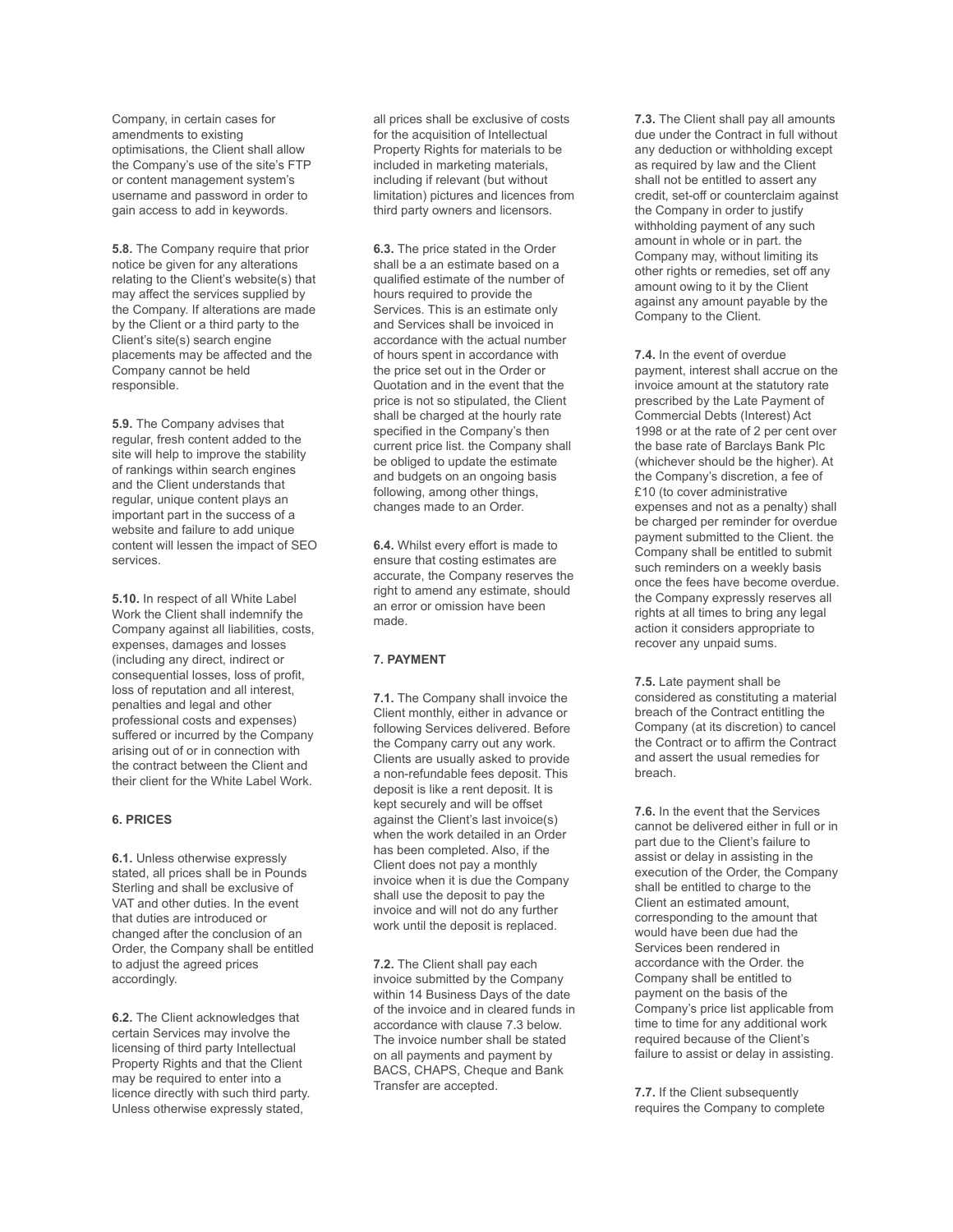the work within a shorter time frame than specified in the Order the Company reserves the right to charge additional monies to prioritise such projects ahead of pre-planned work.

## **8. DELAYS AND COMPLAINTS**

**8.1.** In the event that the Client proves that the Services are delayed or not in accordance with the Contract, the Company shall be obliged to remedy or redeliver, at its own discretion, without undue delay. In the event that the Services continue to be not in accordance with the Contract after reasonable attempts have been made to remedy this, the Client shall be entitled to cancel the Order in accordance with clause 13.2 a), provided that the breach is material.

**8.2.** Complaints concerning delays or breach of Contract shall be submitted immediately after the time when the Client became or should have become aware of the matter. If the Client fails to bring the defect (unless by its very nature it is impossible to ascertain within such a period) to the attention of the Company within 48 hours the Client shall be deemed to have accepted the Services and shall not be entitled to assert remedies based on delays or breach of Contract.

**8.3.** The Client hereby acknowledges that certain Services rely upon goods and/or services being provided by third parties ('Third Party Services'). The Client acknowledges that the Third Party Services will be governed by that third parties' terms and conditions and that the Company cannot provide any warranties in respect of the Third Party's Services and will not be liable to the Client for any delays and/or failings in respect of the same. Providers of Third Party Services may provide their own warranties to the Client and the Client must satisfy itself whether or not such warranties (where given) are acceptable for the Client's business purposes or risk management policies.

**8.4.** the Company's only responsibility in respect of the Third Party Services is to take reasonable care and skill when selecting the providers of the same.

**8.5.** The Client's exclusive remedies for late delivery or Services not conforming with the Contract are as specified in this clause 8 and, if the remedies set out in these Terms have been exhausted, the Client's final remedy is limited to cancellation of the Contract and the Company's sole liability is to refund any payments for Services not conforming with the Contract, subject to the limitations set out in clause 9 below.

## **9. LIABILITY**

**9.1.** Except as expressly stated in this Clause 9, the Company shall have no liability to the Client for any loss or damage whatsoever arising from or in connection with the provision of the Services or for any claim made against the Client by any third party.

**9.2.** Without prejudice to the generality of Clause 9.1 above, the Company shall have no liability for any losses or damages which may be suffered by the Client whether the same are suffered directly or indirectly or are immediate or consequential which fall into the following categories:

**a)** Any indirect or consequential loss arising under or in relation to the Contract even though the Company was aware of the circumstances in which such loss could arise:

**b)** Loss of profits; loss of anticipated savings; loss of business opportunity or goodwill;

**c)** Loss of data; and

**d)** Fraudulent clicks on any of the Client's accounts managed by the Company.

**9.3.** To the extent such liability is not excluded by sub-clauses 9.1, 9.2 and clause 10 below, the Company's total liability (whether in contract, tort (including negligence or otherwise)) under or in connection with the Contract or based on any claim for

indemnity or contribution (including for damage to tangible property) or otherwise will not in any event exceed the total sum invoiced for the Services.

## **10. OTHER LIMITATIONS OF LIABILITY**

**10.1.** The Company shall not be liable for downtimes, interference in the form of hacking, virus, disruptions, interruptions, faulty third-party software, search engines or websites on which a service is dependent or other deliveries from a third party. the Company shall use its reasonable efforts to assist in remedial efforts if so requested by the Client. Any work connected with remedial efforts as described above shall be charged to the Client separately in accordance with these Terms or (at the Company's discretion) the Company's price list applicable from time to time.

**10.2.** The Company shall not be liable for any changes made without notice by the Client or a third party employed by the Client to domain names, websites, links, technical setup etc. and affecting the Services delivered by the Company. Preceding or subsequent work connected with any adjustments required as a result of such changes shall be charged to the Client in accordance with these Terms or on the basis of the Company's price list applicable from time to time at the Company's discretion.

**10.3.** The Company shall use all reasonable endeavours to deliver Services relating to search engine optimisation, links, advertisements, banners, pay per click and google analytics in accordance with the guidelines applicable to the relevant search engines. However, the Company shall not be liable for delayed or non-conforming performance due to changes made to standard terms, assessment algorithms, search criteria, viewing policy, prices and campaign offers or other matters beyond the Company's control and reserves the right to make changes to Services as a result of the same. In addition, the Company shall not be liable for other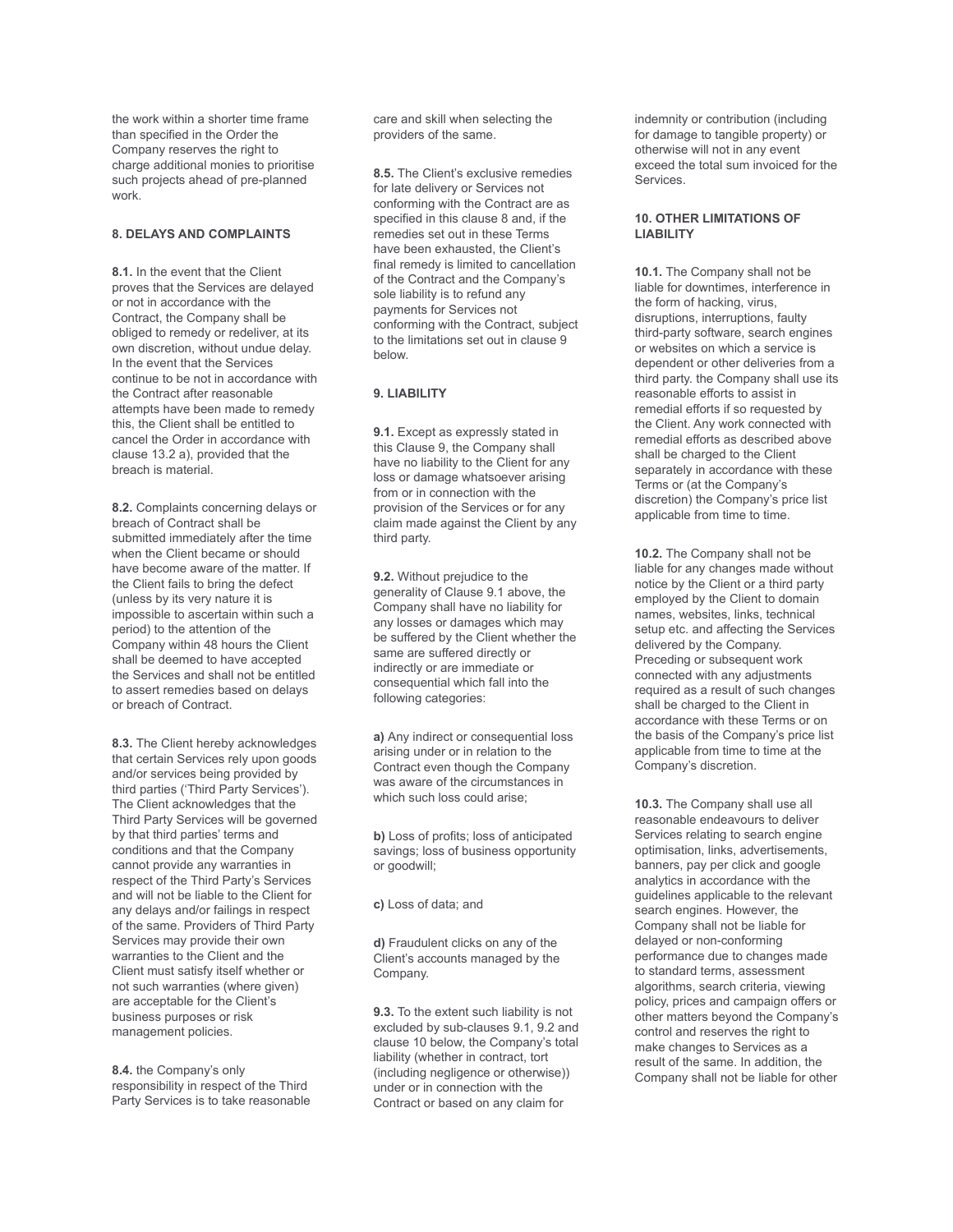changes or discontinuation of search engines.

**10.4.** The Company shall not be liable for Services relating to search engine optimisation, link building, advertisements, banners or sponsorships leading to a minimum number of views, position or frequency in searches on relevant words or otherwise. In addition, the Company shall not be liable for ensuring that such Services lead to a certain volume of traffic, number of clicks, registrations, purchases or the like.

**10.5.** The Company shall not be responsible for URLs dropped or excluded by a search engine for any reason.

**10.6.** If the Client does not implement some or all of the Company's recommendations, the Company shall not bear any liability for any lack of success experienced by the Client relating to the Services.

#### **11. INTELLECTUAL PROPERTY RIGHTS**

**11.1.** It is the responsibility of the Client to ensure that they have the right to use any Intellectual Property Rights when they provide any text, image or representation ("Materials") to the Company for incorporation into the Services and the Client hereby grants or agrees to procure the grant of (as applicable) an irrevocable licence to the Company to use such Materials for the purposes of providing the Services for the duration of the Contract.

**11.2.** The Client shall be responsible for ensuring that the contents of Materials which the Client has contributed or approved are not in contravention of legislation, decency, marketing rules or any other third-party rights. the Company shall be entitled to reject and delete such material without incurring any liability. In addition, the Company shall be entitled to cancel the Order.

**11.3.** The Client shall indemnify the Company against all damages, losses and expenses suffered or incurred by the Company as a result

of the Materials which the Client has contributed or approved being in contravention of legislation, decency, marketing rules or any action that any such Materials infringe any Intellectual Property Rights of a third party.

**11.4.** The parties shall be obliged to notify the other party without undue delay of any claims raised against a party as described above.

**11.5.** Unless expressly stated otherwise in these Terms or in an Order, the Intellectual Property Rights created, developed, subsisting or used in connection with the Services and whether in existence at the date hereof or created in the future shall vest in and be the property of the Company or the relevant third party from whom the Company has acquired a right of use with a view to executing the Order. The Client agrees to execute and deliver such documents and perform such acts as may be necessary from time to time to ensure such Intellectual Property Rights vest in the Company.

**11.6.** The Intellectual Property Rights as mentioned in Clause 11.2 shall not be used, assigned, distributed, copied, forwarded to online or offline activities by the Client without a separate, express written agreement.

**11.7.** If the Company makes software, scripts, ASP services etc. available to the Client as part of the execution of an Order, the Client shall only acquire a non-exclusive personal non transferable license to use such material until the Services under this agreement cease.

**11.8.** The Client hereby irrevocably licenses the Company to use and display the Client's name, figure, logo etc. as a reference on the Company's website, other marketing materials or types of media whilst they are a Client of the Company and for 18 months after the Contract terminates. The Client agrees to send the Company it's most recent logo or figure as and when it is amended from time to time.

**11.9.** It is the responsibility of the Client to ensure that when they

provide any, image, video or representation ("Materials") to the Company for incorporation into the Services they are correctly identified and in the cases of video and images of a suitable quality for their intended use. The Company bears no responsibility for the reproduction of third party images.

**11.10.** The Company bears no responsibility for copyright or license infringement resulting from the Client forwarding/distributing or publishing materials contravening the original license agreements of such materials.

## **12. CONFIDENTIALITY AND PERSONAL DATA**

**12.1.** A party (Receiving Party) shall keep in strict confidence all technical or commercial know-how, specifications, inventions, processes or initiatives which are of a confidential nature and have been disclosed to the Receiving Party by the other party (Disclosing Party), its employees, agents or subcontractors, and any other confidential information concerning the Disclosing Party's business or its products or its services which the Receiving Party may obtain. The Receiving Party shall restrict disclosure of such confidential information to such of its employees, agents or subcontractors as need to know it for the purpose of discharging the Receiving Party's obligations under the Contract, and shall ensure that such employees, agents or subcontractors are subject to obligations of confidentiality corresponding to those which bind the Receiving Party. This clause shall survive termination of the Contract.

**12.2.** During the term of the Contract and for a period ending 5 years from the date of its conclusion, the Company shall take the same care as the Company uses with it own confidential information, to avoid, without the Client's consent, the disclosure to any third party (except a subcontractor working on the Services who is subject to similar undertakings of confidentiality) of any of the Client's business or operational information which the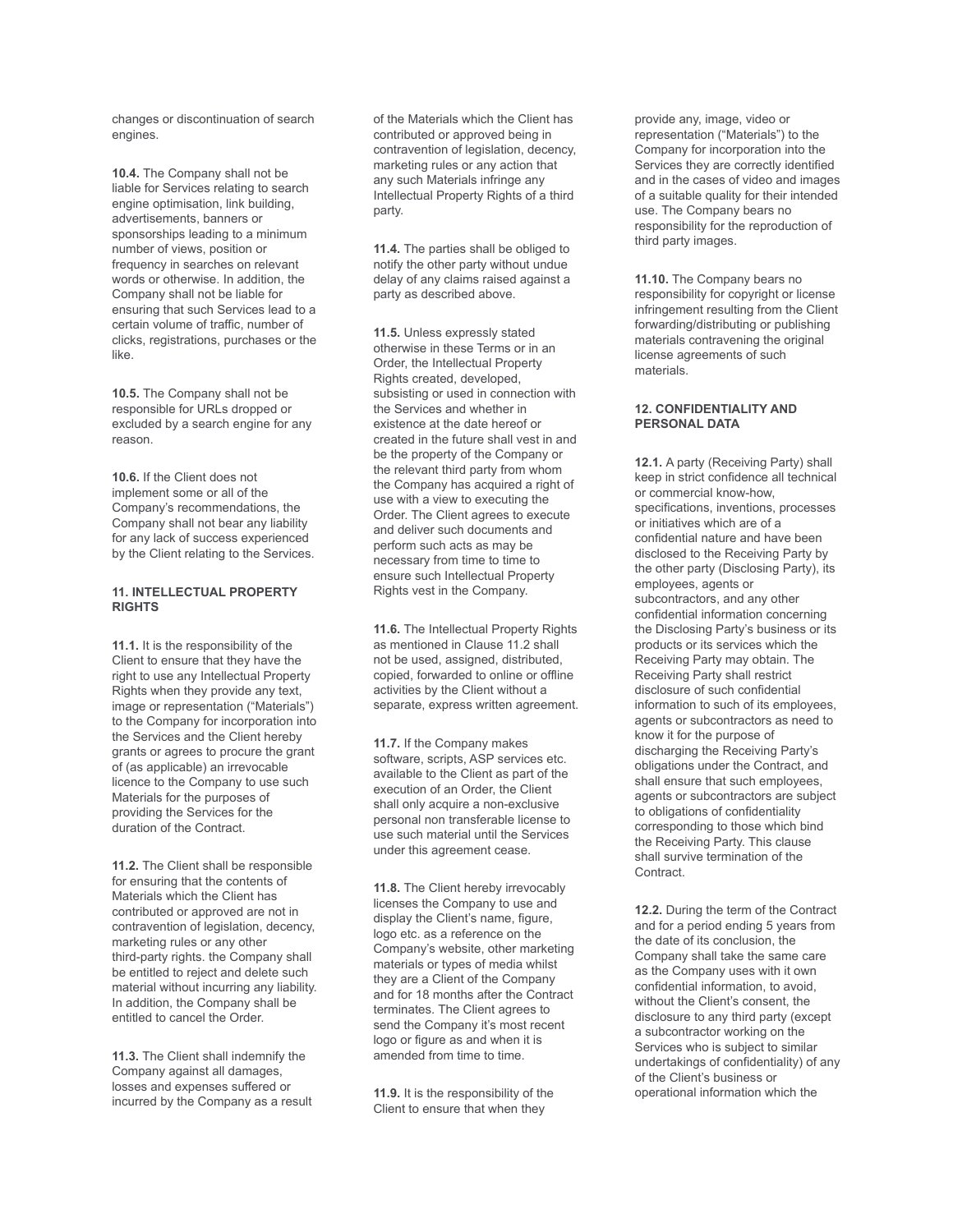Client has designated as confidential.

**12.3.** The obligation in Clause 12.2 shall not apply to any information which is or becomes publicly available otherwise than through a breach of this agreement, is already or rightly comes into the Company's possession without an accompanying obligation of confidence, is independently developed by the Company, or which the Company is required to disclose by law.

**12.4.** During the term of the Contract and for a period ending 5 years from termination thereof, the Client will not disclose to any persons within its organisation that do not have a need to know, or to any third party, any information and non Client materials provided by the Company concerning the method or approach the Company uses in providing the Services.

**12.5.** Each party agrees to comply with its respective obligations under the Data Protection Act 1998.

**12.6.** The Client shall be obliged to indemnify the Company for any loss, including costs incidental to legal proceedings, suffered by the Company as a result of the processing of personal data which the Client has contributed being in contravention of the Data Protection Act 1998 or marketing law. The parties shall be obliged to notify the other party without undue delay of any claims raised against a party as described in the present clause.

## **13. TERM, TERMINATION AND ASSIGNMENT**

**13.1.** The Contract shall renew automatically for a further term of one year at the end of each year unless and until either party notifies the other of its wish to terminate the Contract at the expiry of the current year by giving the other party at least 30 days' written notice to expire at the end of that Contract term.

**13.2.** Without limiting its other rights or remedies, each party may terminate the Contract with

immediate effect by giving written notice to the other party if the other party:

**a)** commits a material breach of the Contract and (if such breach is remediable) fails to remedy that breach within 30 days of that party being notified in writing of the breach; or

**b)** becomes or is insolvent or is unable to pay its debts (within the meaning of the Insolvency Act 1986) or (except for the purposes of a genuine amalgamation or reconstruction) a petition is presented or meeting convened or resolution passed for winding up the defaulting party or the defaulting party enters into liquidation whether compulsorily or voluntarily or compounds with its creditors generally or has a receiver, administrator, or administrative receiver appointed over all or any part of its assets or the defaulting party ceases to carry on all or a substantial part of its business.

**13.3.** The Company shall, in addition to all other rights and remedies under these Terms be entitled to terminate this Contract without notice in the event that any of its charges for the Services are not paid in accordance with these Terms.

**13.4.** Upon termination, for whatever reason, the parties shall be obliged to return all materials received from the other pursuant to the Contract without undue delay. If relevant, the Client shall be obliged to remove codes, etc, from websites without undue delay. If the Client fails to do so, the Company shall be entitled to invoice the Client in line with its then current terms and conditions for subsequent Services without such invoicing amounting to a waiver of the Company's right to terminate the Contract.

**13.5.** The Client shall not be permitted to assign or transfer all or any part of its rights or obligations under the Contract and these Terms without the prior written consent of the Company.

**13.6.** The Company shall be entitled to assign or subcontract any of its

rights or obligations under the Contract and these Terms and the Client acknowledges that certain elements of the Services will be provided by third parties.

**13.7.** Upon termination, the Company shall pass back to the Client all up-to-date logos as .eps files and any other Raw Images owned by the Client at the time of termination including archived Raw Video content.

## **14. FORCE MAJEURE**

**14.1.** Neither party shall be held liable for a Force Majeure Event.

**14.2.** If a party believes that a Force Majeure Event has occurred, such party shall immediately inform the other party of the start and end of the Force Majeure Event.

**14.3.** Notwithstanding the other provisions of the present Terms, each party shall be entitled to terminate the Contract without liability to the other by written notice to the other party in the event that the performance of the Contract is impeded for more than 6 months due to a Force Majeure Event.

## **15. MISCELLANEOUS**

**15.1.** The Company reserves the right to modify or discontinue, temporarily or permanently, the Services with or without notice to the Client and the Company shall not be liable to the Client or any third party for any modification to or discontinuance of these Services save for the return of any prepaid sums in connection with the provision of the Services which are subsequently not provided.

**15.2.** The Company shall be free to provide its Services to third parties whether during or following the provision of the Services to the Client.

**15.3.** During the term of the Contract and for a period of 12 months thereafter, the Client agrees not to employ or engage or offer to employ